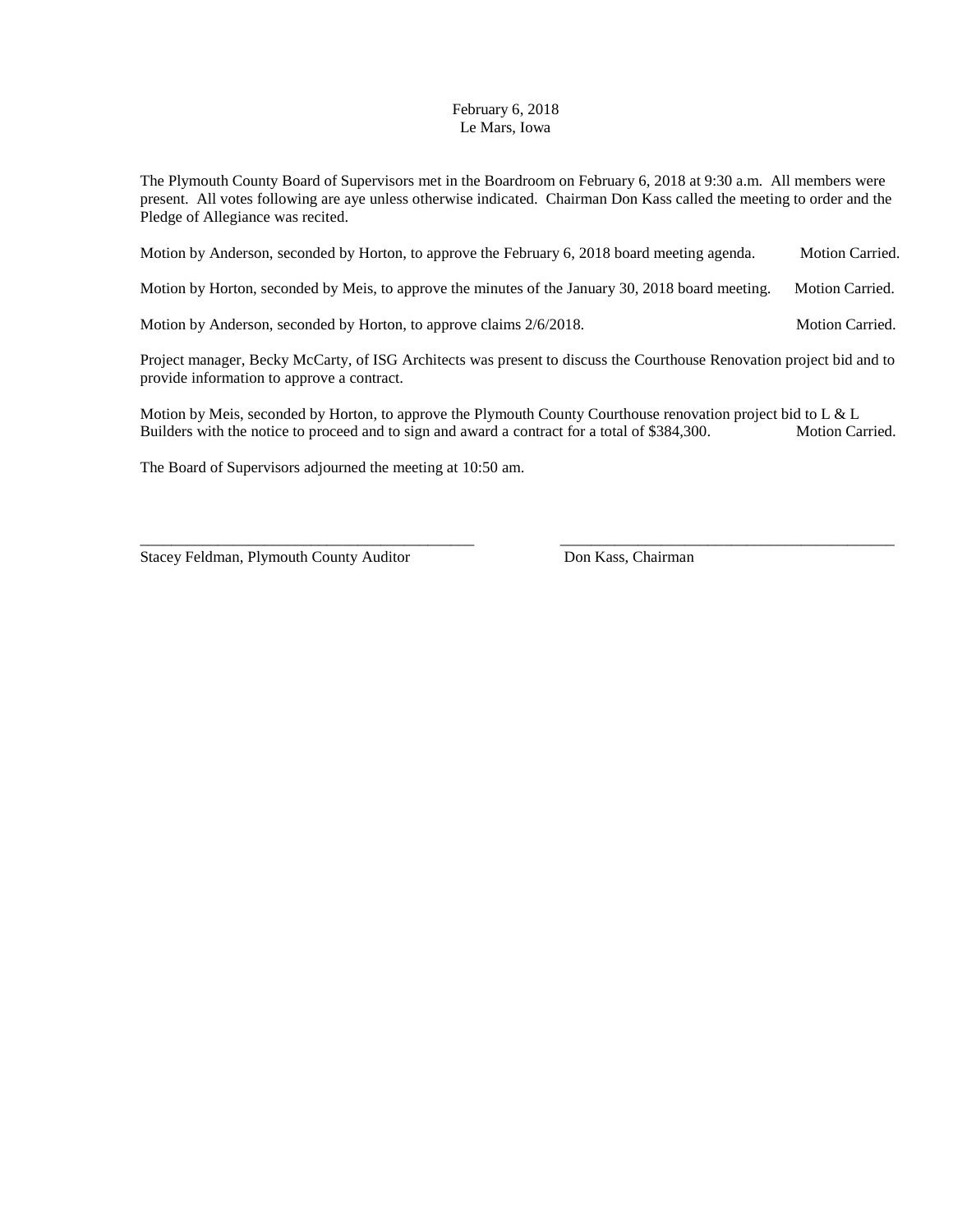Plymouth County – Claims paid on 2-6-2018

| A & M Laundry               | Iloor mats                   | TTO' ON  |
|-----------------------------|------------------------------|----------|
| Advanced Systems            | copier maintenance           | 35.20    |
| Noel Ahmann                 | mileage                      | 176.03   |
| City of Akron               | SUNDRY                       | 147.09   |
| Allied Oil & Tire           | fuel                         | 1674.00  |
| Alpha Wireless              | RADIOS                       | 27501.00 |
| Anthony Plumbing & Heating  | <b>BUILDINGS</b>             | 281.90   |
| Asphalt Paving              | SCHOOLS & MEETING FEES       | 530.00   |
| Amy Augustine               | health insurance reimb.      | 323.65   |
| Beelner Service             | <b>BUILDINGS</b>             | 64.10    |
| Cole Beitelspacher          | cell phone allowance         | 60.00    |
| Bentson Pest Control        | monthly service              | 100.00   |
| Dennis Binneboese           | health insurance reimb.      | 56.80    |
| Bomgaars                    | supplies                     | 351.71   |
| Carroll Construction        | PARTS                        | 759.17   |
| Elizabeth Carroll           | mileage                      | 26.95    |
| Crime Prevention            | annual fee                   | 200.00   |
| Casey's General Store       | fuel                         | 4272.14  |
| Century Link                | phone services               | 557.63   |
| Collcomm Inc                | replacement switch           | 848.00   |
| Larry & Gayle Conger        | rent assistance              | 150.00   |
| Maggie Cook                 | interview                    | 773.25   |
| Cooperative Gas & Oil       | TIRES & TUBES                | 195.00   |
| Cornhusker International    | PARTS                        | 97.35    |
| Crittenton Center           | Juvenile shelter care        | 1085.00  |
| Culligan Water Conditioning | Annex                        | 49.54    |
| The Dailey Stop             | fuel                         | 101.21   |
| Dean Foods                  | kitchen supplies             | 238.80   |
| Des Moines Stamp            | SUPPLIES                     | 32.40    |
| Eakes Inc                   | supplies                     | 238.55   |
| ESRI Environmental Systems  | GIS maintenance              | 400.00   |
| Farmers Coop-Craig          | fuel                         | 609.98   |
| Fastenal                    | supplies                     | 67.62    |
| Floyd Valley Healthcare     | inmate medical               | 1959.04  |
| Frericks Repair             | fuel                         | 3042.70  |
| Frontier                    | phone services               | 3648.77  |
| Jerry Gloden                | health insurance reimb       | 183.08   |
| Godfather's Pizza           | inmate meals                 | 132.12   |
| Jolynn Goodchild            | meeting expenses, cell phone | 423.85   |
| Government Forms            | ink                          | 58.37    |
| Hardware Hank               | supplies                     | 2.99     |
| Jamie Hauser                | mileage                      | 40.33    |
| HGM Associates              | OUTSIDE ENGINEERING          | 4083.48  |
| Hinton Fire Dept            | transport-med examiner       | 324.00   |
| Peter Holtgrew              | health insurance reimb       | 283.60   |
| HyVee                       | inmate meals                 | 1307.78  |
| I + S Group                 | architectural fee            | 3050.00  |
| <b>IACCVSO</b>              | school registration          | 60.00    |
| Indoff                      | SUPPLIES                     | 324.50   |
| Info Dog Security           | shred services               | 62.85    |
| Interstate Battery System   | <b>BATTERIES</b>             | 209.90   |
| Iowa D.O.T.                 | driving records              | 148.50   |
| Iowa DARE Assoc             | membership                   | 100.00   |
|                             |                              |          |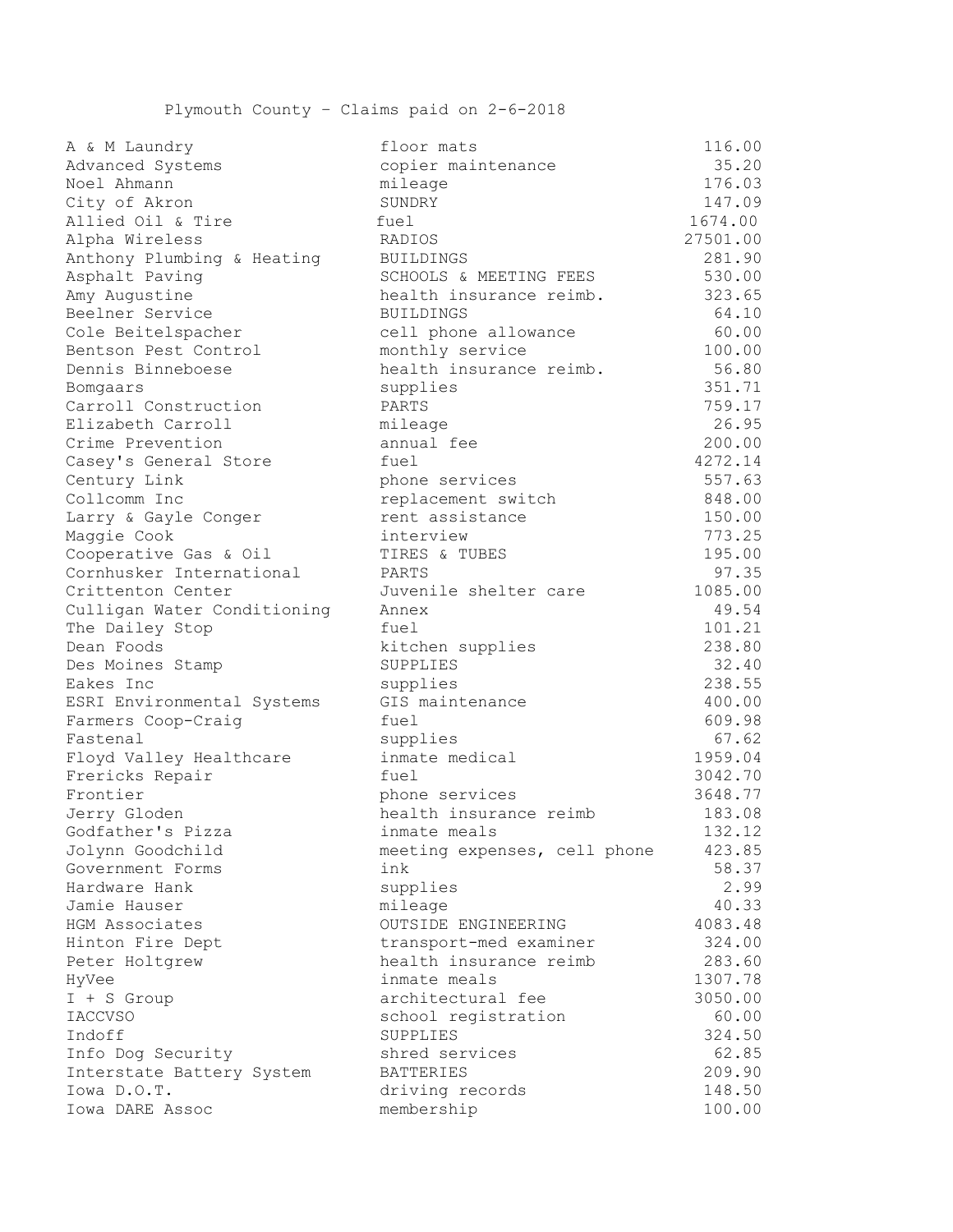| Iowa Dept of Public Safety      | Iowa System                   | 2568.00  |
|---------------------------------|-------------------------------|----------|
| Iowa DNR Forestry               | fire refresher course         | 40.00    |
| Iowa Law Enforcement Academy    | training                      | 6240.00  |
| Iowa One Call                   | locates                       | 16.20    |
| Iowa Prison Industries          | supplies                      | 5539.46  |
| Iowa Secretary of State         | Ivoters annual maint fee      | 3225.43  |
| ISAC                            | spring conference             | 570.00   |
| ISSDA                           | memberships                   | 750.00   |
| I-State Truck Center            | PARTS                         | 2151.67  |
| Itsavvy                         | MACHINES & FIXTURES           | 425.00   |
| Jack's Uniforms                 | uniforms                      | 56.44    |
| Jebro Inc                       | FILTERS                       | 150.00   |
| Jensen Motors                   | remote start                  | 300.00   |
| Jerico Services Inc             | MATERIALS                     | 6406.25  |
| Tamara Jorgensen                | health insurance reimb        | 500.00   |
| J-W Tank Line                   | fuel                          | 1555.98  |
| K & R Repair                    | OUTSIDE SERVICE               | 31.50    |
| Kellen Ponderosa                | rental deposit                | 200.00   |
| City of Kingsley                | SUNDRY                        | 30.25    |
| Paul Kolker                     | meal transport                | 14.32    |
| Trish Kunkel                    | cleaning services             | 2520.00  |
| City of Le Mars                 | water/sewer                   | 68.27    |
| Le Mars Agri Center             | EROSION CONTROL               | 360.00   |
| LeMars Daily Sentinel           | publication                   | 1724.38  |
| Matheson-Linweld                | WELDING SUPPLIES              | 26.36    |
| Alan Lucken                     | postage                       | 43.04    |
| Mai Welding Supply              | WELDING SUPPLIES              | 228.50   |
| Mail Services                   | my renewal notices            | 740.56   |
| Marx Truck Trailer Sales        | PARTS                         | 94.63    |
| Mauer-Johnson Funeral Home      | indigent burial               | 1250.00  |
| Menards                         | supplies                      | 251.30   |
| MidAmerican Energy              | gas                           | 6390.86  |
| Midwest Wheel                   | PARTS                         | 185.73   |
| Mike's Inc                      | fuel                          | 3473.20  |
| National Assoc. of Co Engineers | Thomas Rohe                   | 670.00   |
| New Days Property               | rent assistance               | 250.00   |
| David Nielsen                   | health insurance reimb.       | 250.00   |
| Sharon Nieman                   | meeting expenses              | 6.78     |
| Office Systems                  | copier maintenance            | 421.00   |
| Shawn Olson                     | Luce training                 | 393.36   |
| One Office Solutions            | office supplies               | 369.49   |
| City of Oyens                   | SUNDRY                        | 42.00    |
| Ply Co Board of Health          | healthy aging pass thru grant | 6096.10  |
| Ply Co Sheriff                  | transports                    | 2064.92  |
| Ply Co Solid Waste Agency       | assessment/hauling            | 21799.37 |
| Ply Co Treasurer                | flex benefits reimb           | 4711.45  |
| Premier Communications          | phone/data                    | 884.59   |
| Presto-X-Co                     | pest control                  | 53.00    |
| Primebank                       | data processing fee           | 7.50     |
| Ramada Des Moines               | lodging                       | 145.60   |
| Darin Raymond                   | exhibit stickers              | 114.57   |
| Northwest REC                   | electric-park                 | 1066.14  |
| Red's Printing Co               | envelopes                     | 1406.75  |
| City of Remsen                  | SUNDRY                        | 1012.56  |
| Remsen Bell Enterprise          | publications                  | 281.51   |
|                                 |                               |          |